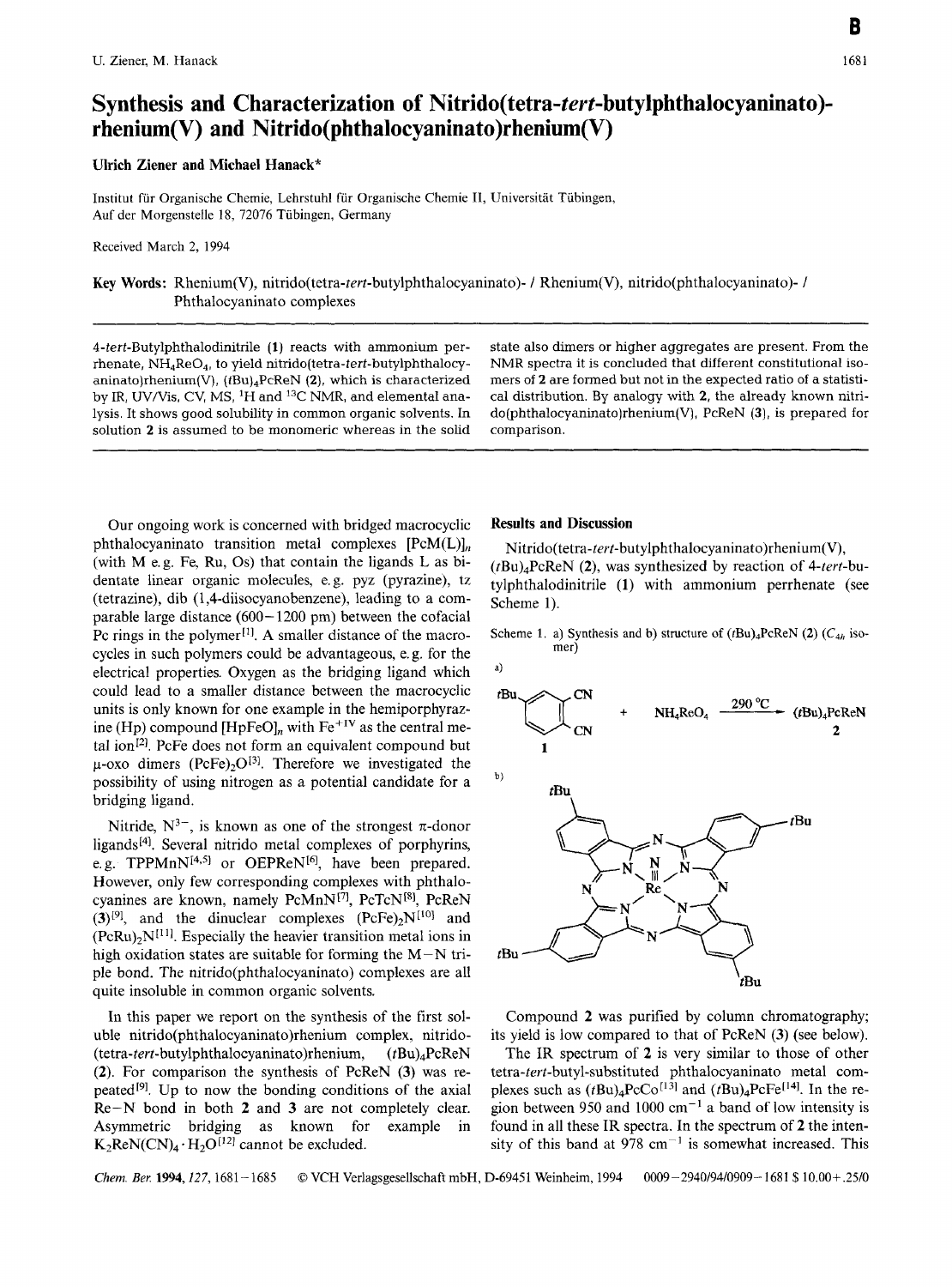increase is assigned to the  $Re-N$  triple bond vibration as it is in the expected region of metal-N triple bond vibrations<sup>[4]</sup>. Besides, this band is in agreement with the one at 978 cm<sup>-1</sup> reported for PcReN  $(3)$ <sup>[9]</sup> (see below).

The UV/Vis spectrum of 2 in  $CH_2Cl_2$  is similar to that of e.g.  $(tBu)_{4}PcCu^{[15]}$  or to those of many other substituted soluble phthalocyaninato metal complexes with the Q band at  $\lambda_{\text{max}} = 698$  nm and vibronic transitions at 667, 628, 603, and 584 nm. The B band shows two maxima at 363 and 346 nm. Compared to  $(tBu)_4PcCu$ , the Q band is redshifted about 25 nm. This may be caused by the high oxidation state  $+V$  of the rhenium in 2. We have no indication of exciton interaction of dimers or even larger aggregates['6], so that we assume monomeric units of **2** in solution. In contrast, the Q band in a solid-state electronic spectrum appears at  $\lambda_{\text{max}} = 697$  nm with two shoulders at 669 and about 750 nm. The band at 697 nm is assigned to the  $\pi$ - $\pi$ <sup>\*</sup> transition of monomeric units and the other two bands to exciton interactions of dimeric units<sup>[16]</sup> with an exciton coupling of about 80 nm which is lower than that of PcReN **(3)** of about 150 nm (see below). This is in agreement with larger distances between neighboring macrocyclic units of **2** in the solid state than of **3** because of steric hindrance of the tert-butyl groups in **2.** 

The cyclic voltammogram of  $2$  in  $CH_2Cl_2$  (see Figure 1) shows two peaks in the reductive region at  $-0.527$  and  $-0.896$  V (vs. SCE) both with a value of  $\Delta E_{\rm P}$  = 88 mV. Due to subsequent spectroelectrochemical (SEC) investigations we assign these peaks to the reduction of the metal  $\text{Re}^{+V}$  + e<sup>-</sup>  $\rightarrow$   $\text{Re}^{+IV}$  and of the macrocycle  $(tBu)_{4}Pc^{-II}$  +  $e^- \rightarrow (tBu)_4 Pe^{-III}$ , respectively. Both reactions exhibit two isosbestic points in the SEC measurement. As  $\Delta E_p$  is not dependent on the scan rate, one-step reactions with quasireversible electron transitions are present.

In the oxidative region, the CV measurement exhibits two kinetically irreversible peaks and a shoulder. The shape of the waves was not changed when the potential sweep was initiated in the negative potential direction first. In the corresponding SEC measurements the typical bands of the macrocycle vanish indicating destruction of the complex.



Figure 1. Cyclic voltammogram of  $(tBu)$ <sub>4</sub>PcReN (2) in CH<sub>2</sub>Cl<sub>2</sub>  $(c = 8 \cdot 10^{-4} \text{ mol/l})$ ; ( $n\text{Bu})_4\text{NPF}_6$ ; scan rate: 100 mV/s

**A** FD/MS spectrum of **2** exhibits the expected peak at  $mlz = 937.4$  (calculated 937.4) showing the calculated isotope distribution (see Figure 2).



Figure 2. FD mass spectrum (molecular peak region) of  $(tBu)$ <sub>4</sub>PcReN **(2),** measured and calculated **(x)** isotope distribution

The  ${}^{1}$ H-NMR spectrum of 2 (4 mg/ml) in CDCl<sub>3</sub> (Figure 3) shows quite a complicated pattern in the aromatic region as expected for four isomers of the tetrasubstituted phthalocyanine complex of symmetry  $C_{4h}$ ,  $C_{2v}$ ,  $D_{2h}$ , and  $C_v$ . The additional details obtained from the spectrum are treated by Gaussian multiplication to obtain a better resolution. The splitting pattern of this spectrum differs from that of e. g.  $(tBu)_{4}PcNi^{[17]}$  measured in benzene. This could be due to the fact that different solvents CDCl<sub>3</sub> and  $C_6D_6$  were used, the influence of the solvent on the NMR spectrum is not completely clear. Three multiplets in the aromatic region at  $\delta = 8.39, 9.46,$  and 9.56 in the proportion 1;1:1 are found for **2.** The first one can be explained by two very narrow doublets  $(J = 8.2 \text{ Hz})$  at 8.38 and 8.40 which are again split into two doublets  $(J = 1.8 \text{ Hz})$  with a ratio of intensity of about 6:l. They are assigned to I-H coupling with 2-H  $(J = 8.2 \text{ Hz})$  and 2'-H  $(J = 1.8 \text{ Hz})$  (Figure 3). The second multiplet is caused by 2-H and the third by 2'- H. For the *tert*-butyl groups three peaks at  $\delta = 1.817, 1.828$ , and 1.835 with a ratio of about 6: 13: 1 are found. **A** statistical distribution of the isomers would cause eight peaks with equal intensities as the spectrum of e.g.  $(tBu)$ <sub>4</sub>PcNi shows<sup>[17]</sup>. Even if the two peaks at  $\delta = 1.817$  and 1.828 represented seven of the eight expected peaks, the ratio of these two peaks with respect to the third one should be at most  $(6 + 13)$ : 2.7 or 7:1. Therefore, we suppose that different isomers of **2** are present but that the ratio is not the statistical one,  $1:1:2:4$   $(D_{2h}:C_{4h}:C_{2v}:C_{s})$ . This may be attributed to the influence of the rhenium atom on formation of the phthalocyanine unit.

A <sup>13</sup>C-NMR spectrum (40 mg/ml) of **2** in CDCl<sub>3</sub> exhibits ten signals which are all split or show at least a shoulder. This is no proof of the presence of all possible isomers because at this high concentration aggregation effects are expected, although aggregation affects  ${}^{13}C$ - less than  ${}^{1}H$ -NMR spectra[l7I. If a 'H-NMR spectrum of **2** with the same concentration (40 mg/ml) is recorded much more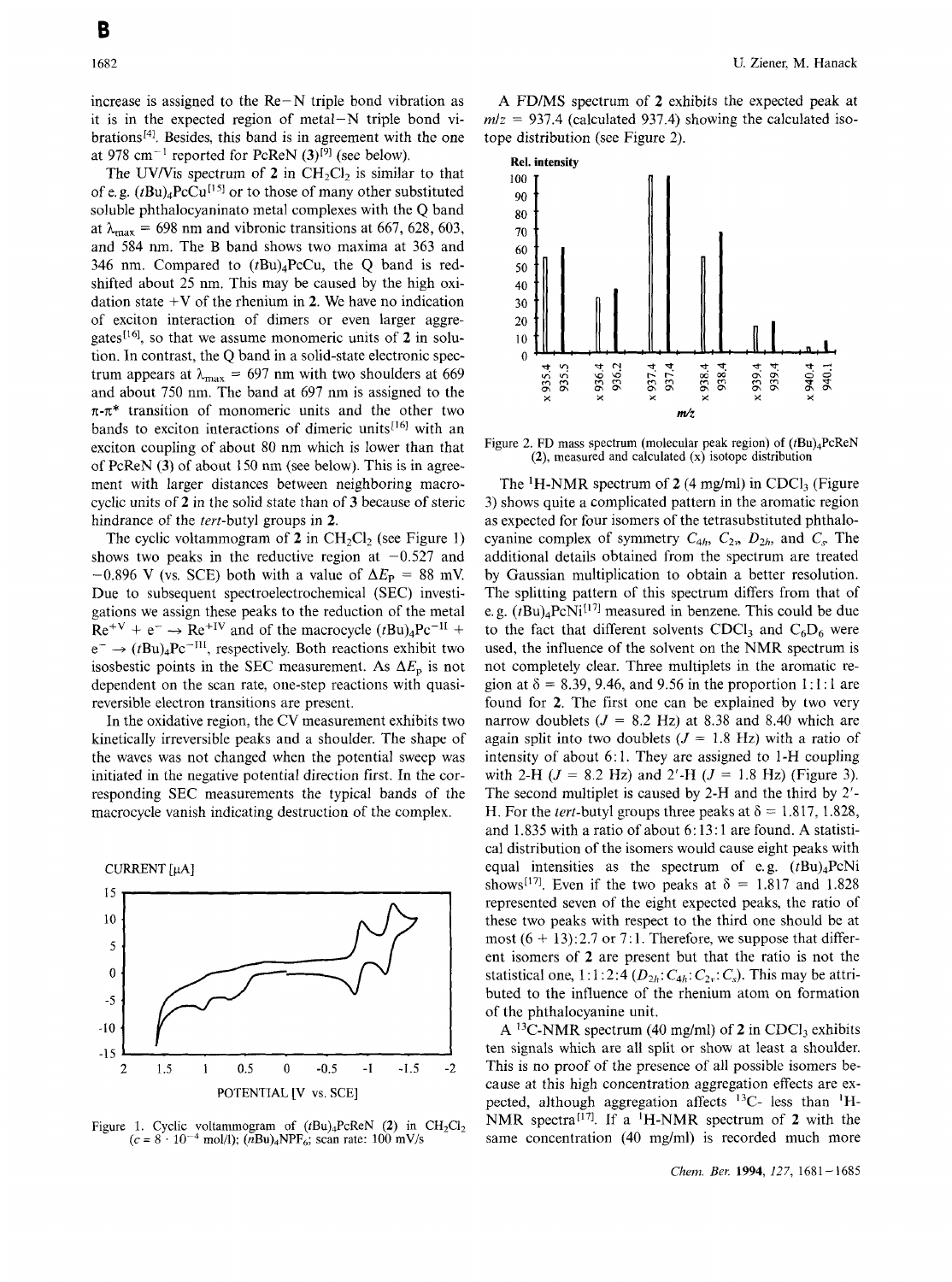peaks both in the aromatic region at  $\delta = 8.28 - 8.38$  and 8.36-8.41, respectively, and in the region of the tert-butyl groups at  $\delta = 1.85 - 1.90$  are found than in the case of lower concentration (see above). The high-field shift of the aromatic protons and the low field shift of the tert-butyl protons compared with the spectrum at low concentration (see above) is probably due to aggregation, but the effect is low. Therefore distinction between different isomers and aggregation effects is dificult.



Figure 3. <sup>1</sup>H-NMR spectrum of  $(tBu)$ <sub>4</sub>PcReN (2),  $\delta$  scale

In 1970 the synthesis of the (phtha1ocyaninato)rhenium sulfate  $PcReSO_4 \tcdot 2 H_2O$  by reaction of phthalodinitrile with ammonium perrhenate and subsequent purification with sulfuric acid was reported<sup>[18]</sup>. This result was corrected some years later<sup>[9]</sup>. Thus the authors obtained under the same conditions followed by sublimation at room temperature a **nitrido(phthalocyaninato)rhenium(V)** complex PcReN **(3).** We have now repeated this reaction (see Scheme 2); the compound **3** obtained was purified by extraction with water, ethanol, and acetone.

Scheme 2

EXECUTE: The equation of the equation is given by the equation 
$$
Q = 2
$$
.

\nEXECUTE: The equation is given by the equation  $Q = 2$  and  $Q = 2$ .

\nEXECUTE: The equation is given by the equation  $Q = 2$  and  $Q = 2$  and  $Q = 2$ .

\nEXECUTE: The equation is  $Q = 2$  and  $Q = 2$  and  $Q = 2$ .

\nEXECUTE: The equation is  $Q = 2$  and  $Q = 2$  and  $Q = 2$ .

\nEXECUTE: The equation is  $Q = 2$  and  $Q = 2$  and  $Q = 2$ .

\nEXECUTE: The equation is  $Q = 2$  and  $Q = 2$  and  $Q = 2$ .

\nEXECUTE: The equation is  $Q = 2$  and  $Q = 2$  and  $Q = 2$ .

\nEXECUTE: The equation is  $Q = 2$  and  $Q = 2$  and  $Q = 2$ .

\nEXECUTE: The equation is  $Q = 2$  and  $Q = 2$  and  $Q = 2$  and  $Q = 2$ .

\nEXECUTE: The equation is  $Q = 2$  and  $Q = 2$ . The equation is  $Q = 2$  and  $Q = 2$ . The equation is  $Q = 2$  and  $Q = 2$ . The equation is  $Q = 2$  and  $Q = 2$ . The equation is  $Q = 2$  and  $Q = 2$ . The equation is  $Q = 2$  and  $Q = 2$ . The equation is  $Q = 2$  and  $Q = 2$ . The equation is  $Q = 2$  and  $Q = 2$ . The equation is  $Q = 2$  and  $Q = 2$ . The equation is  $Q = 2$  and  $Q = 2$ . The equation is  $Q = 2$  and  $Q = 2$ . The equation is  $Q = 2$  and  $Q = 2$ . The equation is  $Q = 2$  and  $Q = 2$ . The equation is  $Q = 2$  and  $Q = 2$ . The

The IR spectrum of **3** is identical with that reported in ref.<sup>[9]</sup>. It shows mainly the bands which are found in the spectra of the  $\alpha$ -modification of phthalocyaninato metal complexes, e.g.  $\alpha$ -PcCu<sup>[19]</sup>, and additionally a single strong band at 978 cm<sup>-1</sup> which is assigned to the Re-N triple bond vibration as found also for (tBu)4PcReN **(2).** In contrast to the literature<sup>[9]</sup> this band partially vanishes after dissolving **3** in concentrated sulfuric acid and precipitation with  $H<sub>2</sub>O$ . In the elemental analysis of the product thus obtained some sulfur is found but not enough as calculated for the complex PcReS04. PcReN **(3)** probably decomposes, forming undefined products with the strong acid employed for purification.

The UV/Vis spectrum of **3** in the solid state shows only a poor resolution in comparison with **2** but with the same structure of the Q band with a maximum at 656 nm and two shoulders at 735 and 805 nm as reported in ref.<sup>[9b]</sup>.

*Chern. Ber.* **1994,** 127, 1681-1685

The UV/Vis spectrum of 3 can also be interpreted with the presence of dimers[16] (bands at 656 and 805 nm) with an exciton coupling of about 150 nm and monomers (band at 735 nm) as in the case of **2.** But in contrast to **2** the bands representing the dimeric units in the spectrum of **3** are of higher intensity than that one of the monomer units indicating the dimers to be present in excess. This correlates with the smaller steric hindrance in **3** in contrast to the tetrasubstituted product **2** (see above).

A second optical absorption spectrum of **3** in concentrated sulfuric acid shows the Q band to be strongly redshifted to  $\lambda_{\text{max}} = 851$  nm which is assigned to a protonated form of 3. A UV/Vis spectrum of 3 in 1-chloronaphthalene exhibits the Q band at  $\lambda_{\text{max}} = 699 \text{ nm}$ .

In contrast to the literature<sup>[9]</sup> we could not obtain a mass spectrum containing the molecule ion either by E1 or FAB. Only peaks representing fragments such as the Pc dication  $(m/z = 255.2)$  or phthalodinitrile  $(m/z = 128.1)$  and with very low intensity PcRe  $+ 2$  ( $m/z = 701.4$ ) were found.

The <sup>13</sup>C-CP/MAS spectrum exhibits five peaks between  $\delta$  = 122.9 and 144.0 instead of four commonly found in the cases of other phthalocyaninato metal complexes<sup>[20]</sup>. The additional peak may be caused by solid-state effects. A NQS measurement shows the expected two signals at  $\delta$  = 144.0 and 134.1 for the two quarternary carbon atoms of the macrocycle **3.** Obviously, the Re-N triple bond has no significant effect on the solid-state NMR spectrum.

The X-ray powder diffraction pattern of PcReN **(3)** obtained differs partly from the one reported in ref.<sup>[9]</sup>. In our sample the peaks at  $d = 13.81$  and 9.48 Å and two very small peaks at 4.44 and 4.40 Å do not occur, whereas additional peaks at  $d = 3.854$  and 3.540 Å (see Table 1) are detected. Up to now peaks that could be used for the calculation of the elemental cell have not been observed. Probably different crystals due to monomeric and dimeric units are responsible for this according to the results of the UV/ Vis spectra (see above). A sample of **3** was sublimed at 450 $^{\circ}$ C at ca. 10<sup>-2</sup> mbar and its X-ray powder pattern was measured. Herein two additional peaks at  $d = 3.899$  and 3.719 Å appear as compared with the unsublimed sample. The peak at  $d = 3.514$  Å has disappeared. The ratio of monomeric to dimeric units of **3** may be slightly changed by sublimation which is not detected in the UV/Vis spectrum.

The specific electrical dark conductivity of **3** measured by the two-probe technique was found to be  $\sigma = 3.10^{-10}$ S/cm, indicating 3 to be a poor electrical semiconductor, in agreement with the literature<sup>[9a]</sup>.

It is well-known that doping of phthalocyaninato metal complexes with iodine often leads to a considerable enhancement of the conductivity by partial oxidation of the macrocycle and often to a structural change, e.g. of  $PcNi^{[21]}$ , replacing a displaced columnar structure by a linear one after doping. Doping of PcReN **(3)** with iodine led to a conductivity of  $\sigma = 8 \cdot 10^{-7}$  S/cm. This enhancement is rather low relative to PcNi ( $\sigma = 10^{-8}$  S/cm)<sup>[22]</sup> and PcNiI<sub>x</sub> ( $\sigma = 7.10^{-1}$  S/cm)<sup>[22]</sup>. The doped product PcReNI<sub>x</sub> **(3a)** contains about 12% iodine ( $x \approx 0.8$ ). The IR spectrum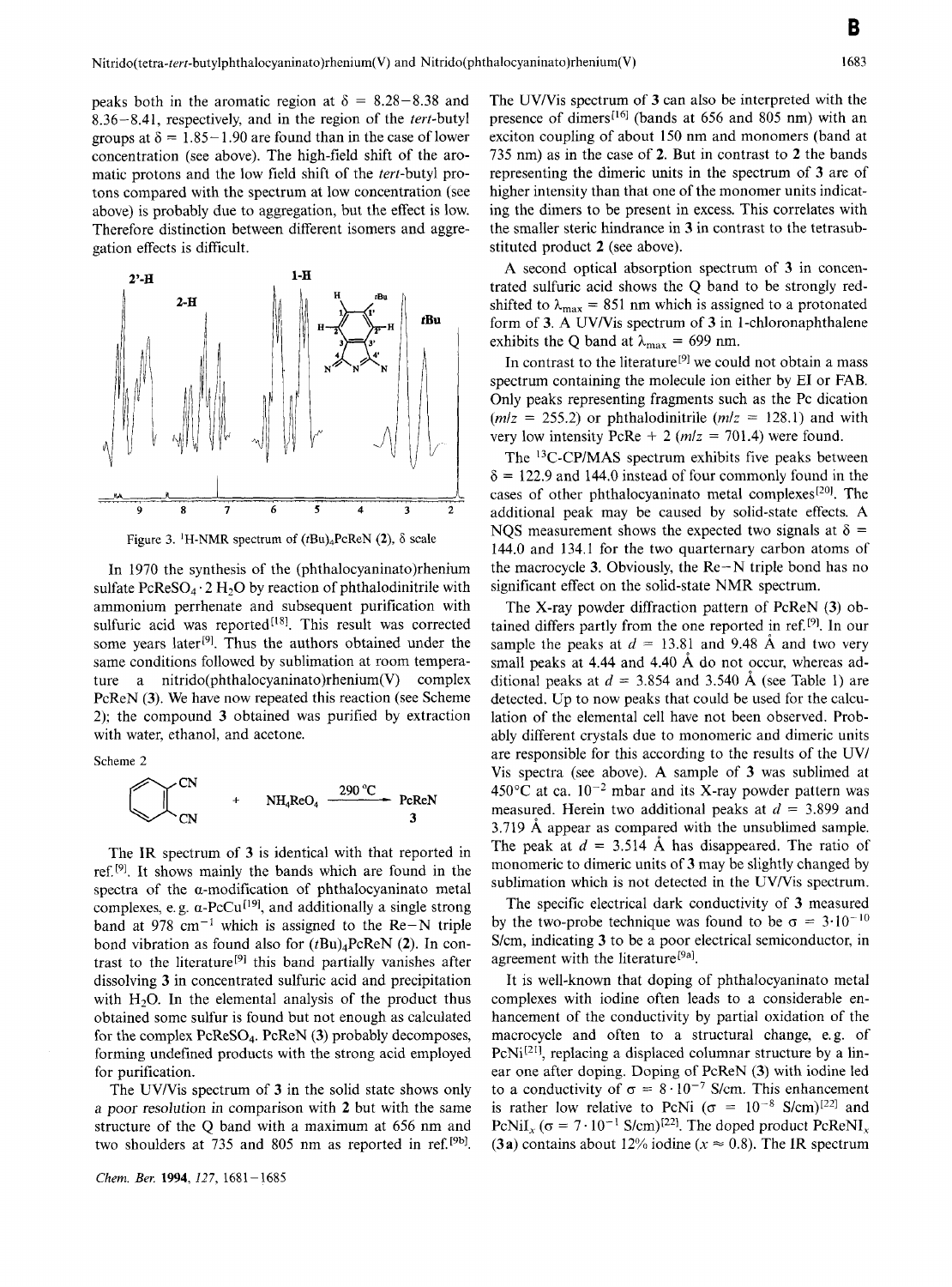Table 1. Comparison of the relative intensities of the X-ray investigation of unsublimed PcReN **(3)** between  $2\Theta = 5$  and  $65^{\circ}$  with the literature data<sup>[9]</sup>

| $\overline{d\,[\rm A\,]^{[a]}}$ | Rel. inten-      | $\overline{d}$ [Å] <sup>[9]</sup> | Rel. inten-                    |
|---------------------------------|------------------|-----------------------------------|--------------------------------|
|                                 | sity (%)[a]      |                                   | sity (%)[9]                    |
|                                 |                  | 13.81                             | 33                             |
| 12.744                          | 100.0            | 12.55                             | 100                            |
|                                 |                  | 9.48                              | 10                             |
| 8.984                           | 24.0             | 8.83                              | 45                             |
| 6.344                           | 6.0              | 6.31                              | 10                             |
|                                 |                  | $6.22$ [b]                        | 10                             |
| 5.669                           | 23.9             | 5.61                              | 44                             |
| 4.491                           | 4.2              | 4.45                              |                                |
|                                 |                  | 4.44                              | $\frac{4}{2}$<br>$\frac{2}{4}$ |
|                                 |                  | 4.30                              |                                |
| 4.224                           | 4.8              | 4.20                              |                                |
| $d$ [A][a]                      | Rel. inten-      | $d$ [Å][a]                        | Rel. inten-                    |
|                                 | sity $(\%)$ [a]  |                                   | sity (%)[a]                    |
| 4.007                           | $8.\overline{3}$ | $1.\overline{979}$                | $\overline{2.7}$               |
| 3.854                           | 23.0             | 1.949                             | 2.2                            |
| 3.540                           | 8.2              | 1.926                             | 2.0                            |
| 3.514                           | 8.0              | 1.884                             | 1.8                            |
| 3.166                           | 4.9              | 1.863                             | 1.9                            |
| 3.071                           | 7.1              | 1.808                             | 1.6                            |
| 2.985                           | 4.7              | 1.791                             | 2.0                            |
| 2.831                           | 4.6              | 1.769                             | 1.5                            |
| 2.532                           | 3.8              | 1.756                             | 1.7                            |
| 2.483                           | 3.4              | 1.740                             | 1.6                            |
| 2.354                           | 3.5              | 1.720                             | 1.3                            |
| 2.241                           | 2.1              | 1.662                             | 1.5                            |
| 2.213                           | 1.5              | 1.620                             | 1.3                            |
| 2.173                           | 2.1              | 1.571                             | 1.5                            |
| 2.111                           | 1.5              | 1.556                             | 1.3                            |
| 2.083                           | 2.1              | 1.536                             | 1.4                            |
| 2.004                           | $_{2.0}$         | 1.483                             | 1.1                            |

 $[<sup>a</sup>]$  Data of unsublimed PcReN **(3)**; this work.  $-$  <sup>[b]</sup> This peak is listed in the Table in  $ref. [9]$  but not found in the spectrum.

of **3a** is nearly the same as that of **3** besides a slight broadening of the bands.

**A** resonance Raman spectrum of **3a** exhibits two peaks with high intensity at 160 and 106  $cm^{-1}$  which are characteristic of  $I_5^-$  and  $I_3^{-122}$ , respectively. The first one has a higher intensity than the second one. In contrast, in a corresponding spectrum of  $PeNiI_x$ , normally only one peak is found in this region representing  $I_3$ <sup>-</sup>. If we assume also a linear structure for PcReNI, **(3a)** as for PcNiI, the higher portion of  $I_5$ <sup>-</sup> in **3a** would indicate a larger distance between neighboring macrocyclic units relative to the nickel compound because  $I_5$ <sup>-</sup> requires more space than  $I_3$ <sup>-</sup>. This is in agreement with the lower increase of the conductivity after doping of PcReN **(3)** with iodine in comparison with PcNi (see above). The UV/Vis spectrum of 3a in nujol is quite the same as that of **3** besides the fact that the Q band of the monomer units at 717 nm is about 20 nm blue-shifted compared to **3** and exibits the highest absorption in the Q band region. It is assumed that the  $I_3^-$  and the  $I_5^-$  ions increase the portion of the monomeric compared with the dimeric units due to their higher spatial requirement.

We thank Prof. *H. Homborg,* Institut fur Anorganische Chemie, Universitat Kid, for measuring the resonance Raman spectra and helpful informations about PcReN, Mr. W. Weber, Institut für Anorganische Chemie, Universitat Tiibingen, for carrying out the X-ray powder diffraction measurements, and Mr. *K. Diirr* for the electrochemical investigations.

## **Experimental**

4-tert-Butylphthalodinitrile **(1)** was prepared according to ref.<sup>[15,23]</sup>. NH<sub>4</sub>ReO<sub>4</sub> was prepared from Re metal<sup>[24]</sup> which was a gift of *Degussa AG.* The solvents were purified according to known procedures.

FT-IR: Bruker IFS 48. - UV/Vis: Shimadzu UV-365. - MS: Varian Mat 711 (EI, FD).  $-$  <sup>1</sup>H, <sup>13</sup>C NMR: Bruker AC 250 (<sup>1</sup>H: 250.133 MHz, I3C: 62.902). - *l3C* NMR CP/MAS: Bruker MSL 200 (50.325 MHz). - Elemental Analyses: Carlo Erba Elemental Analyser 1104, 1106. - X-ray powder diffraction: Siemens diffractometer D5000, Ge-monochromator, Cu- $K_{\alpha}$  (1.5406 Å), scintillation detector. - Resonance Raman: ISA U1000, Spectra Physics  $Ar^+$  Laser. - CV: EG & G Potentiostat/Galvanostat PAR 273; SEC: Shimadzu spectrometer UV-365, Jaissle Potentiostat/Galvanostat 1001 T-NC, OTTLE cell.

*Nitrido( tetra-tert-butylphthalocyaninuto)* rhenium ( *V),* ( *tBuj4PcReN*   $(2)$ : In a septum vial  $NH_4$ ReO<sub>4</sub> (268 mg, 1.0 mmol) and 4-tertbutylphthalodinitrile **(1)** (921 mg, 5.0 mmol) were melt at 290°C and held at this temp. for 45 min. After cooling the dark blue reaction mixture was crushed in a mortar. The product was first chromatographed on  $Al_2O_3$  (neutral, 10% water) with toluene as eluent to remove large amounts of impurities, then with ether to remove excess dinitrile and again twice with toluene. *55* mg (6%) of a blue green powder was obtained. - IR (KBr):  $\tilde{v} = 3080 \text{ cm}^{-1}$ 1281, 1258, 1200, 1024, 1051, 1090, 1109, 1149, 978 (Re=N), 933, 895, 874, 856, 829, 768, 754, 694, 671. - UV/Vis (CH<sub>2</sub>Cl<sub>2</sub>):  $\lambda_{\text{max}}$ (lg *E)* = 278 nm (4.81 I), 300 (4.624), 346 (5.000), 363 (5.099), 584 (3.923), 603 (4.099), 628 (4.779, 667 (4.701), 698 (5.553); (nujol):  $\lambda_{\text{max}} = 276 \text{ nm}, 352, 375, 669, 697, 750. - \text{MS (FD)}, m/z (%)$ :  $(C-H_{\text{arom.}})$ , 2903, 2866 (C-H<sub>aliph</sub>), 1614, 1483, 1394, 1364, 1331, 937.4 (100) [M<sup>+</sup>].  $-$  <sup>1</sup>H NMR (CDCl<sub>3</sub>):  $\delta = 1.82 - 1.83$  (36H, tBu),  $8.36-8.41$  ( $4H_{\text{arom}}$ , 1-H),  $9.41-9.50$  ( $4H_{\text{arom}}$ , 2-H),  $9.54-9.58$ <br>( $4H_{\text{arom}}$ ,  $2'$ -H).  $-{}^{13}$ C NMR (CDCl<sub>3</sub>):  $\delta = 32.08-32.11$  (CH<sub>3</sub>),  $36.22 - 36.23$  (CMe<sub>3</sub>),  $119.17 - 119.55$  (C-2'),  $122.67 - 123.03$  (C-2), 128.65-128.59 (C-l), 134.57- 134.93 (C-3), 136.85-137.41 (C-3'), 148.13- 148.59, 148.82- 148.94 (C-4,4'), 154.42- 154.67 (C-1').  $C_{48}H_{48}N_9$ Re (937.4): calcd. C 61.52, H 5.16, N 13.45; found C 61.36, H 5.26, N 13.07.

 $Nitrido(phthalocyaninato) rhenium(V)$ ,  $PcReN$  (3)<sup>[9]</sup>: In an analogous way as for  $2$ ,  $NH_4$ ReO<sub>4</sub> (268 mg, 1.0 mmol) and phthalodinitrile (1.28 g, 10 mmol) were allowed to react. After cooling the dark blue-green reaction mixture was crushed in a mortar and extracted in a Soxhlet with water, ethanol, and acetone for 4 d to remove unreacted rhenium salt and phthalodinitrile; yield of **3:** 592 mg (83%). - IR (KBr):  $\tilde{v} = 978$  cm<sup>-1</sup> (Re=N). - <sup>13</sup>C CP/MAS:  $\delta = 122.9, 128.3, 130.9, 133.7, 144.1. - UV/V$ is (nujol):  $\lambda_{\text{max}} = 270$ nm, 352, 366, 656, 735, 805; (H<sub>2</sub>SO<sub>4</sub>): λ<sub>max</sub> (lg ε) = 208 (4.639), 232 (4.569), 262 (4.453), 316 (4.622), 436 (4.480), 461 (4.460), 693 ronaphthalene):  $\lambda_{\text{max}}$  (lg  $\varepsilon$ ) = 361 (4.173), 430 (3.753), 459 (3.663), 487 (3.441), 586 (3.760), 607 (3.953), 631 (4.130), 666 (4.159), 699  $(4.676)$ . - MS (EI, 70 eV),  $m/z$  (%): 701.4 [PcRe + 2] (0.2), 383.3 (3.969), 728 (4.291), 755 (4.494), 820 (4.835), 851 (5.171); (1-chlo-  $[{C_6H_4(CN)_2}_3 - 1]$  (12), 255.2  $[Pe^{2+}](5)$ , 147.1  $[C_6H_4CN(CO_2H)]$ (77), 128.1  $[C_6H_4(CN)_2]$  (84), 103.7  $[C_6H_4CO]$  (100), 75.6  $[C_6H_4]$ (47), 43.9 [CO<sub>2</sub>] (34). - Conductivity:  $\sigma = 3 \cdot 10^{-10}$  S/cm. - $C_{32}H_{16}N_9$ Re (712.7): calcd. C 53.92, H 2.24, N 17.69; found C 53.39, H 2.26, N 17.37.

*Doping of*  $3^{[21]}$ : PcReN (3) (107 mg, 0.15 mmol) was thoroughly pulverized with  $I_2$  (76 mg, 0.30 mmol) and a few drops of benzene for about 15 min. The benzene and excess iodine were removed in vacuo to yield 90 mg of  $PcReNI_x$  (3a) as a dark green powder. -IR (KBr):  $\tilde{v} = 976$  cm<sup>-1</sup> (Re=N). - Resonance Raman (KBr):  $\tilde{v} =$ 

*Chem.* Ber. **1994,** *127,* 1681-1685